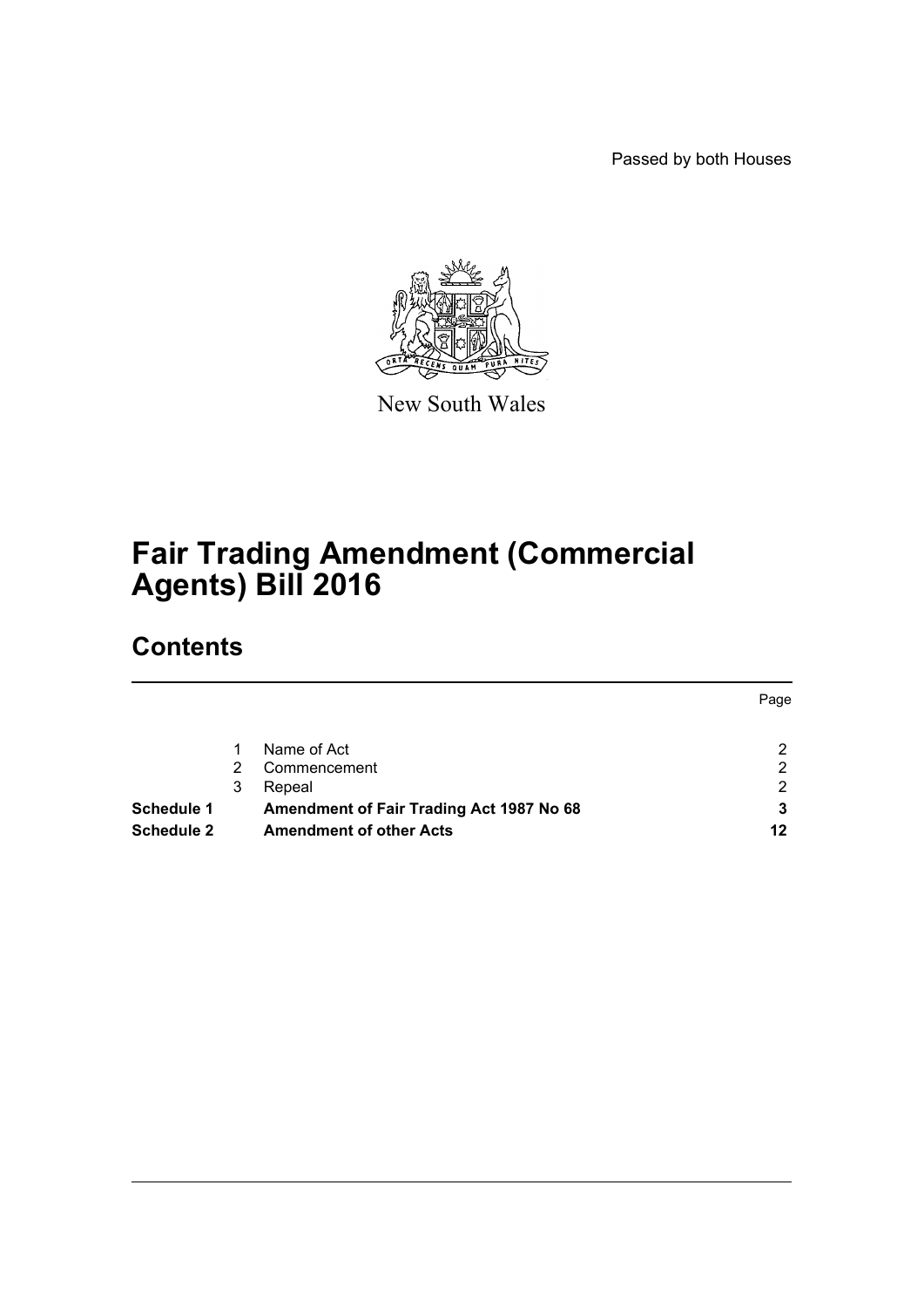*I certify that this public bill, which originated in the Legislative Assembly, has finally passed the Legislative Council and the Legislative Assembly of New South Wales.*

> *Clerk of the Legislative Assembly. Legislative Assembly, Sydney,* , 2016



New South Wales

# **Fair Trading Amendment (Commercial Agents) Bill 2016**

Act No , 2016

An Act to repeal the *Commercial Agents and Private Inquiry Agents Act 2004* and to amend the *Fair Trading Act 1987* with respect to the regulation of persons carrying out debt collection, repossessions and process serving.

*I have examined this bill and find it to correspond in all respects with the bill as finally passed by both Houses.*

*Assistant Speaker of the Legislative Assembly.*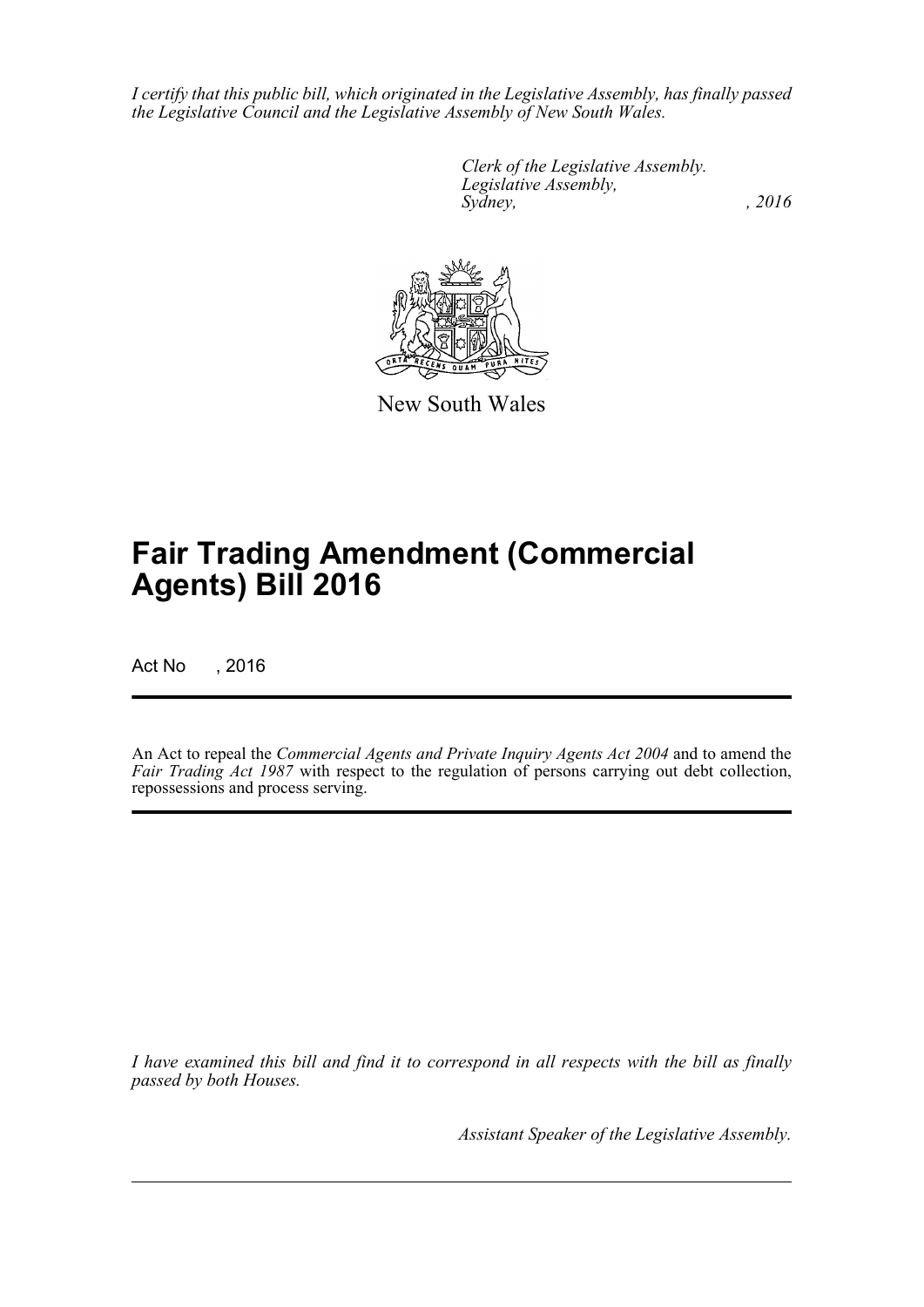Fair Trading Amendment (Commercial Agents) Bill 2016 [NSW]

### <span id="page-2-0"></span>**The Legislature of New South Wales enacts:**

### **1 Name of Act**

This Act is the *Fair Trading Amendment (Commercial Agents) Act 2016*.

### <span id="page-2-1"></span>**2 Commencement**

This Act commences on a day or days to be appointed by proclamation.

### <span id="page-2-2"></span>**3 Repeal**

- (1) The *Commercial Agents and Private Inquiry Agents Act 2004* and the regulations under that Act are repealed.
- (2) A reference in this section to the *Commercial Agents and Private Inquiry Agents Act 2004* is, if this section commences after the commencement of Schedule 2 [2] to the *Security Industry Amendment (Private Investigators) Act 2016*, to be construed as a reference to the *Commercial Agents Act 2004*.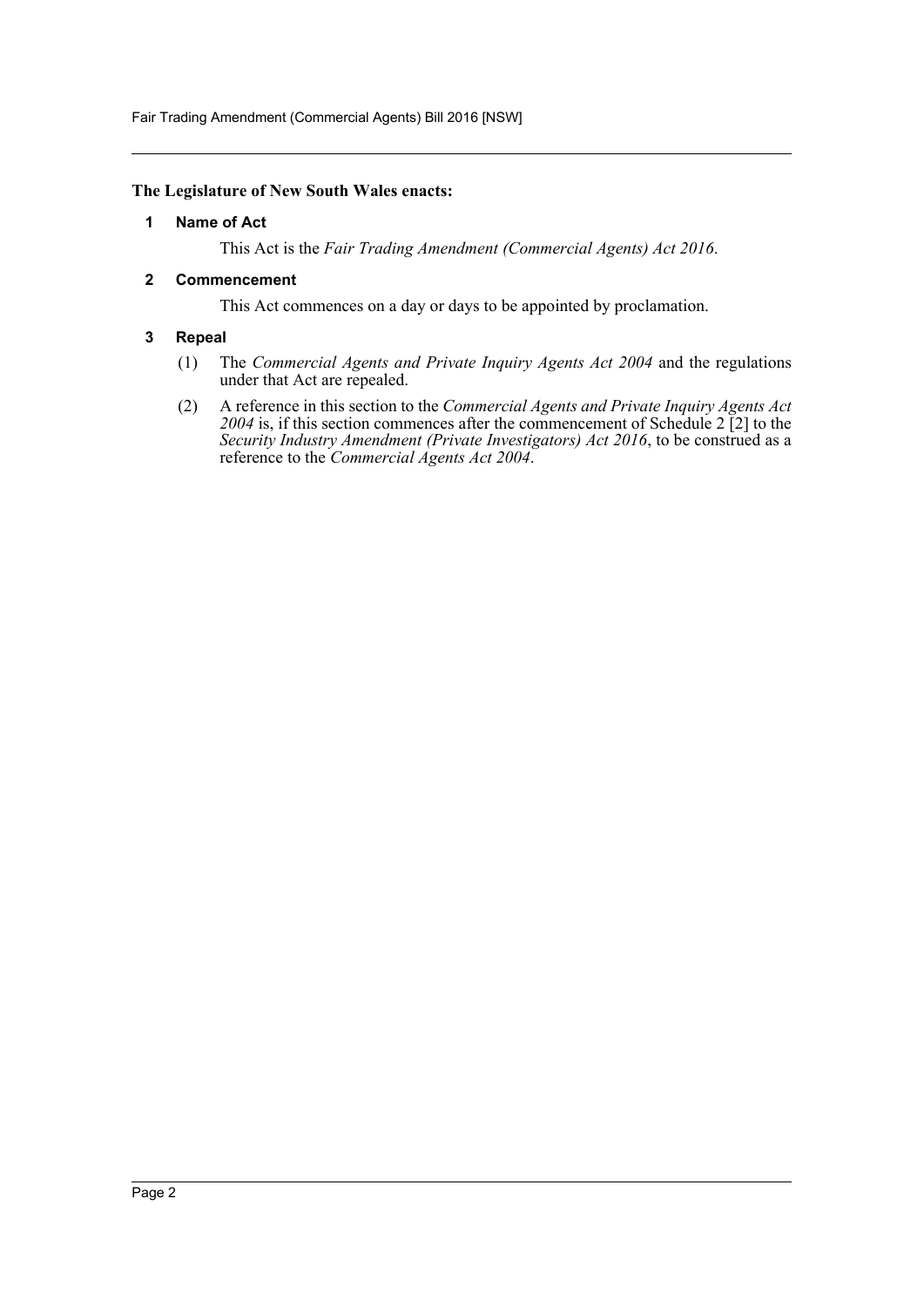## <span id="page-3-0"></span>**Schedule 1 Amendment of Fair Trading Act 1987 No 68**

**[1] Part 5**

Insert after Part 4:

## **Part 5 Regulation of commercial agents**

### **Division 1 Preliminary**

### **59 Definitions**

In this Part:

*commercial agent activity*—see section 60.

*commercial agent licence* or *licence* means a commercial agent licence issued by the Secretary under section 60E.

*commercial agent rules* means the rules prescribed by the regulations under section 60K.

*disqualified person*—see section 60A.

*exclusion order*—see section 60G.

*officer* of a corporation has the same meaning as in the *Corporations Act 2001* of the Commonwealth.

*relevant offence*—see section 60A.

*restriction order*—see section 60G.

*show cause notice*—see section 60F.

### **60 Commercial agent activity**

- (1) In this Part, *commercial agent activity* means any of the following activities:
	- (a) *debt collection*, which is:
		- (i) any activity carried out by a person on behalf of a second person (not being his or her employer) in the exercise of the second person's rights under a debt owed by a third person, or
		- (ii) any activity carried out by a person on his or her own behalf in the exercise of rights acquired from a second person (otherwise than in the course of an acquisition or merger of business interests) under a debt owed by a third person,

being an activity that involves finding the third person or requesting, demanding or collecting from the third person money due under the debt,

- (b) *process serving*, which is any activity carried out by a person on behalf of a second person (not being his or her employer), being an activity that involves serving legal process on a third person in relation to legal proceedings to which the second and third persons are, or are intended to be, parties, regardless of which jurisdiction the legal proceedings are, or are intended to be, held in,
- (c) *repossession of goods*, which is any activity carried out by a person on behalf of a second person (not being his or her employer), being an activity that involves finding goods held by a third person or requesting, demanding or seizing such goods.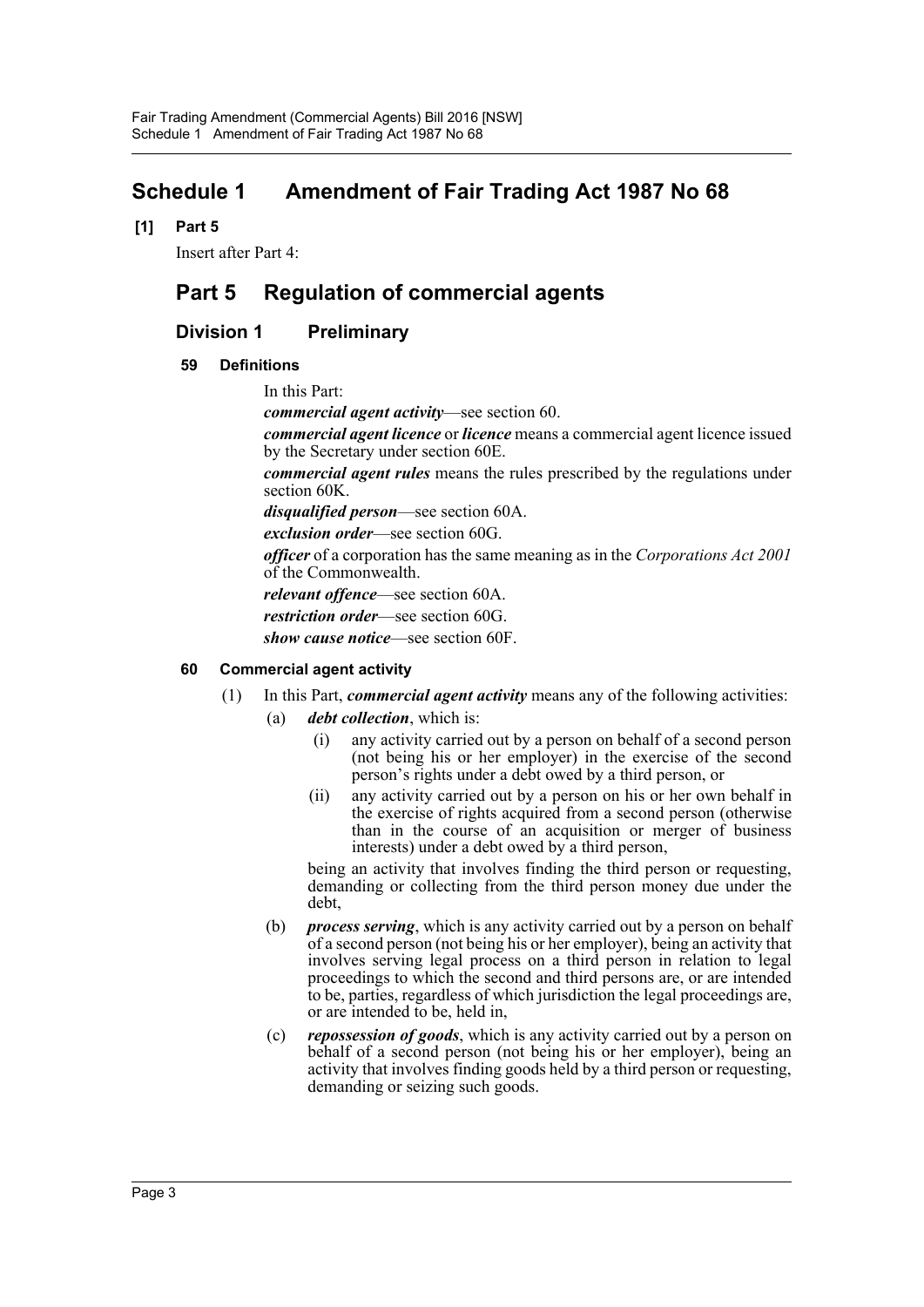- (2) For the purposes of this Part:
	- (a) if a commercial agent activity is carried out by an employee of a person, the activity is taken to have been carried out by the person, and
	- (b) if a corporation carries out a commercial agent activity, each officer of the corporation is taken to have carried out the commercial agent activity.

### **60A Disqualified persons**

- (1) A person is a *disqualified person* for the purposes of this Part if:
	- (a) the person is a natural person who is under 18 years of age, or
	- (b) the person is an undischarged bankrupt or is taking advantage of the laws in force for the time being relating to bankruptcy, or
	- (c) the person is a corporation that is the subject of a winding up order or for which a controller or administrator has been appointed, or
	- (d) the person has been convicted, within the last 5 years, of a relevant offence and a sentence of imprisonment or a fine of \$500 or more has been imposed on the person following that conviction, or
	- (e) the person is subject to an exclusion order that is in force against the person, or
	- (f) the person is a controlled member of a declared organisation within the meaning of the *Crimes (Criminal Organisations Control) Act 2012*.
- (2) In this Part:

*relevant offence* means any of the following offences whether occurring in New South Wales or elsewhere:

- (a) an offence involving violence, firearms, weapons, fraud, drugs or dishonesty,
- (b) an offence against section 12DJ (Harassment and coercion) of the *Australian Securities and Investments Commission Act 2001* of the Commonwealth,
- (c) an offence against section 50 (Harassment and coercion) or 168 (Harassment and coercion) of the ACL,
- (d) any other offence declared by the regulations to be a relevant offence for the purposes of this section,

but does not include an offence that the regulations declare not to be a relevant offence.

### **Division 2 Carrying out commercial agent activities**

### **60B Disqualified person must not carry out commercial agent activity**

- (1) A person must not carry out a commercial agent activity if the person is a disqualified person.
- (2) A person that is a corporation must not carry out a commercial agent activity if an officer of the corporation is a disqualified person.

Maximum penalty: 1,000 penalty units (in the case of a corporation) or 200 penalty units or imprisonment for 12 months, or both (in the case of an individual).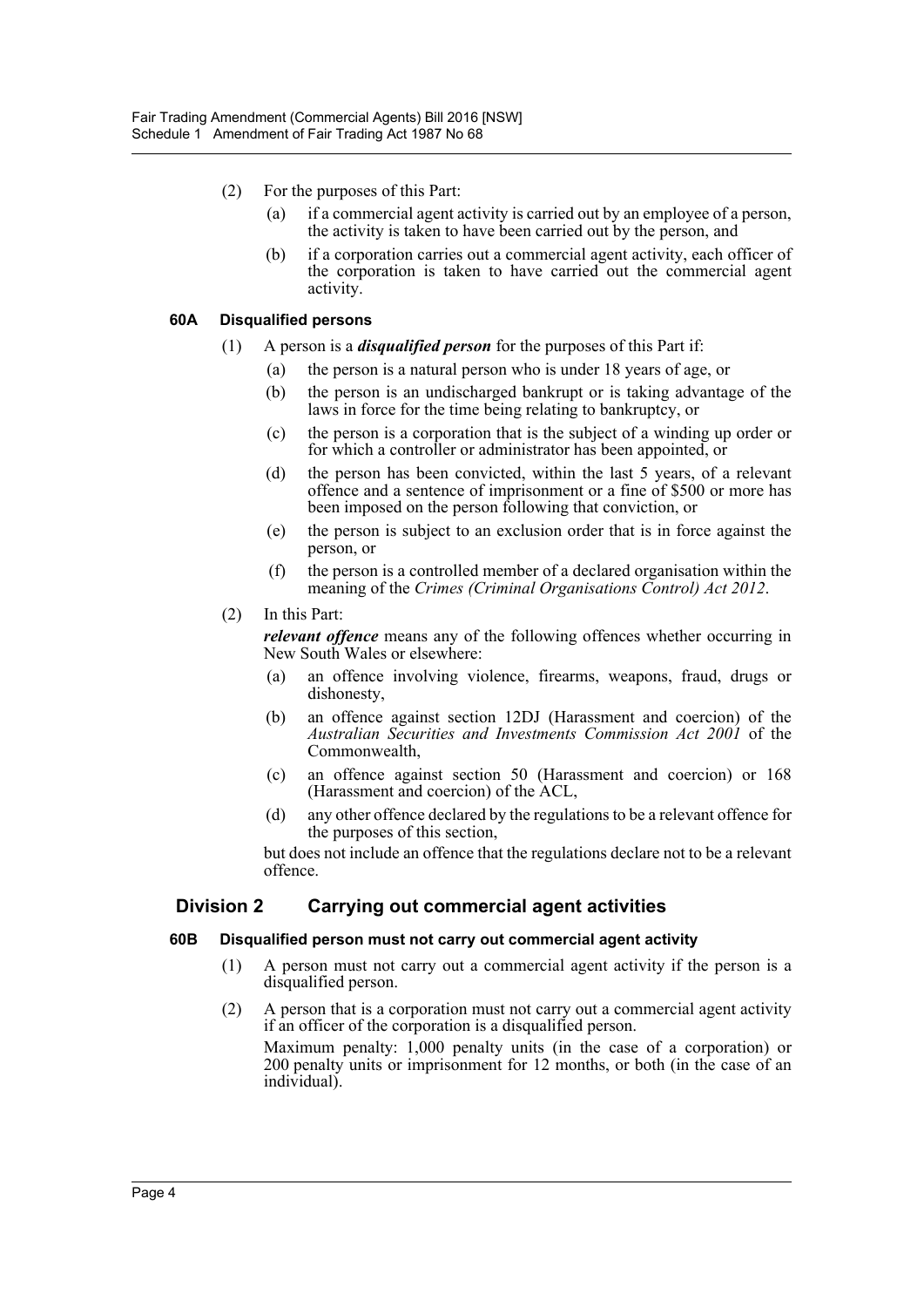### **60C Field agents and employers of field agents require licence**

- (1) A person must not do any of the following for the purposes of carrying out a commercial agent activity unless the person holds a commercial agent licence:
	- (a) approach or attempt to approach the person who is the subject of the commercial agent activity,
	- (b) enter or attempt to enter any premises at which the subject of the commercial agent activity resides, works or otherwise regularly frequents,
	- (c) approach or attempt to approach any property owned by or in the possession of the subject of the commercial agent activity.

Maximum penalty: 1,000 penalty units (in the case of a corporation) or 200 penalty units or imprisonment for 12 months, or both (in the case of an individual).

(2) A person (the *employer*) must not employ a person (the *employee*) to carry out a commercial agent activity that requires the employee to hold a commercial agent licence unless the employer holds a commercial agent licence.

Maximum penalty: 1,000 penalty units (in the case of a corporation) or 200 penalty units or imprisonment for 12 months, or both (in the case of an individual).

(3) A person who is carrying out a commercial agent activity under a commercial agent licence must produce the licence for inspection if requested to do so by an investigator or by a person who is the subject of the commercial agent activity.

Maximum penalty: 50 penalty units.

- (4) An officer of a corporation is not required to hold a commercial agent licence merely because the corporation is required to hold a commercial agent licence.
- (5) No more than 1 partner in a firm that carries out commercial agent activities is required to hold a commercial agent licence.
- (6) In this section, the person who is the *subject* of a commercial agent activity means the person from whom a debt is to be recovered or goods are to be repossessed or on whom process is to be served.

### **60D Fit and proper person**

- (1) A person may hold a commercial agent licence only if the person is a fit and proper person to hold the licence.
- (2) A person is not a fit and proper person to hold a commercial agent licence if:
	- (a) the person is a disqualified person, or
	- (b) the Secretary makes a finding that the person is not a fit and proper person to hold a licence.
- (3) The Secretary may determine that a person is not a fit and proper person to hold a commercial agent licence on such grounds as the Secretary sees fit, including, but not limited to, the following grounds:
	- (a) the person has been authorised to carry out a commercial agent activity under a licence (however described) of another State or Territory and that licence:
		- (i) is suspended, or
		- (ii) has, within the previous 5 years, been cancelled and the person has not held a licence since the cancellation,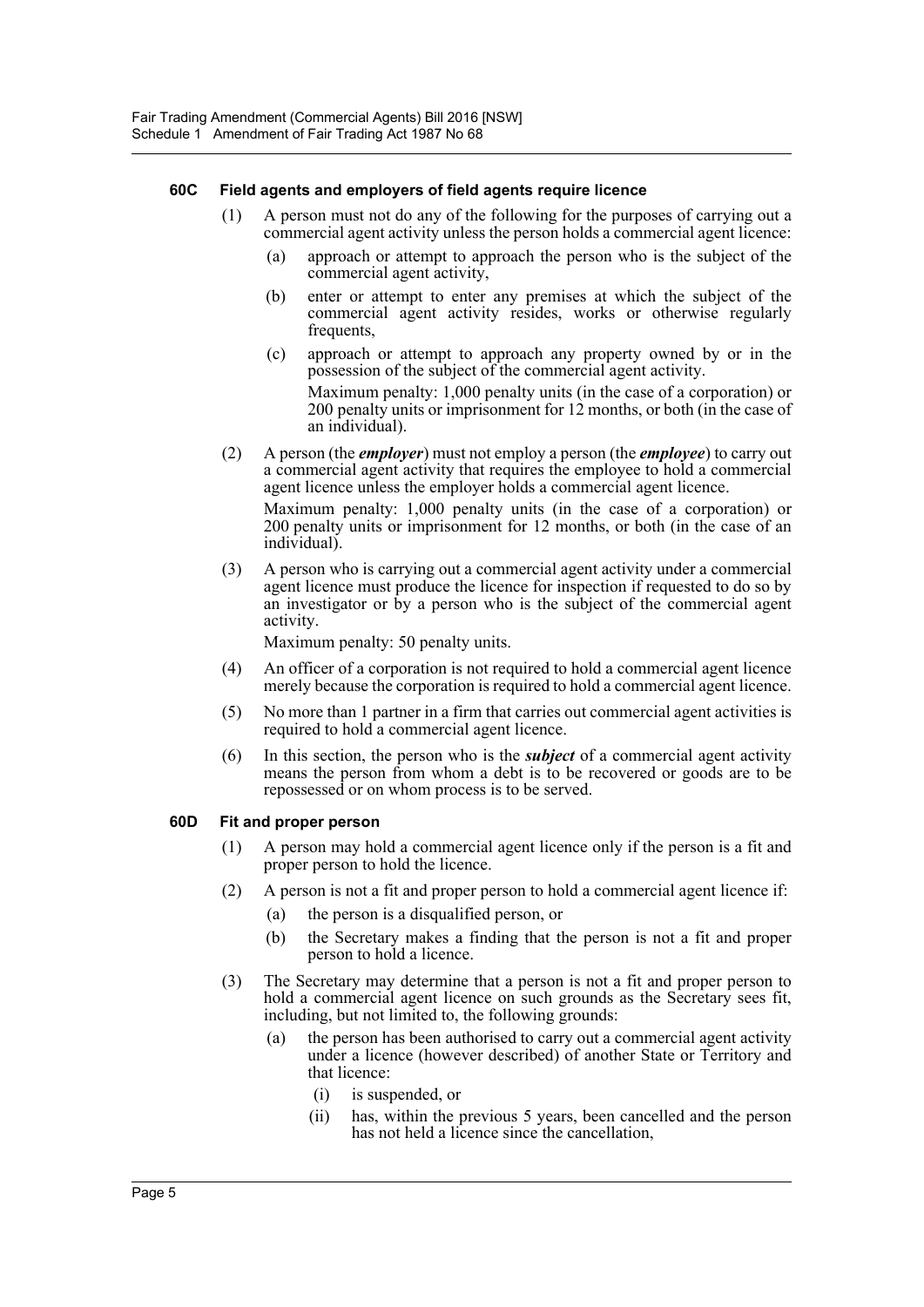- (b) the person has been authorised to carry out an activity under another Act administered by the Minister and that authorisation:
	- (i) is suspended, or
	- (ii) has, within the previous 5 years, been cancelled and the person has not held an authorisation since the suspension,
- (c) the person has, within the previous 10 years, been convicted of a relevant offence,
- (d) any ground prescribed by the regulations.
- (4) A corporation is not a fit and proper person to hold a commercial agent licence unless the corporation and each officer of the corporation is a fit and proper person to hold the licence.
- (5) A partner in a firm is not a fit and proper person to hold a commercial agent licence unless the partner and each other partner in the firm is a fit and proper person to hold a licence.

### **60E Issue of commercial agent licence**

- (1) A person may apply to the Secretary for a commercial agent licence.
- (2) The Secretary may issue a commercial agent licence to a person for a fixed term of 1 or  $\overline{3}$  years.
- (3) Part 2 of the *Licensing and Registration (Uniform Procedures) Act 2002* (the *Licensing Act*) applies to and in respect of a commercial agent licence, subject to the modifications and limitations prescribed by this Act or the regulations.
- (4) For the purpose of applying Part 2 of the Licensing Act to a commercial agent licence:
	- (a) the licence may be amended but not transferred under that Act, and
	- (b) the references to 2 weeks, 4 weeks and 8 weeks in section 9 (1) (a), (b) and (c) of that Act are each to be read as references to 6 weeks, and
	- (c) an application for restoration of a licence under section 10 of that Act may not be made more than 3 months after the date on which the licence expires, and
	- (d) an application is not required to be advertised, and
	- (e) the reference to 14 days in section 24 (1) of that Act (as to the period within which changed particulars must be notified) is to be read as a reference to 7 days, and
	- (f) the licence may be granted subject to such conditions as the Secretary thinks fit and the Secretary may subsequently impose, vary or revoke conditions at any time, and
	- (g) the licence is subject to any restriction order made under this Part against the holder the licence.
- (5) The regulations may make provision for or with respect to such matters concerning a licence as are relevant to Part 2 of the Licensing Act including prescribing fees for applications.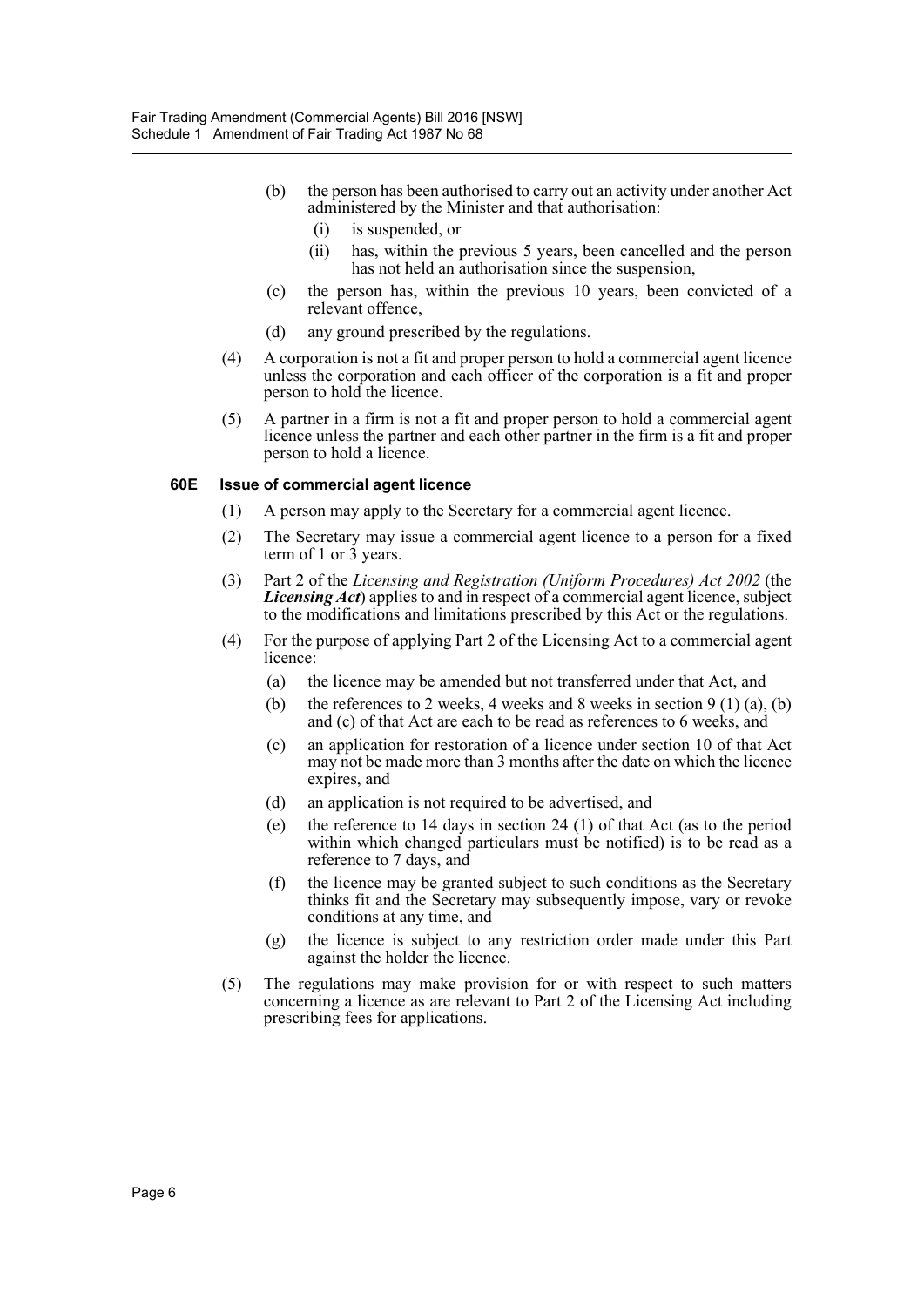### **Division 3 Enforcement**

#### **60F Secretary may require person to show cause**

- (1) The Secretary may, by the giving of a notice (a *show cause notice*) to a person, require the person to show cause why the Secretary should not, for the reason specified in the notice:
	- (a) make an exclusion order or restriction order against the person, or
	- (b) cancel a licence held by the person.
- (2) The show cause notice must be in writing and must specify the period (being at least 14 days after the notice is given) in which the person may show cause.
- (3) The person to whom a show cause notice has been given may, within the period specified in the notice, make a written submission to the Secretary in relation to the matters to which the notice relates.
- (4) The Secretary:
	- (a) is to consider any submission made within the period specified in the show cause notice, and
	- (b) may conduct such inquiries, or make such investigations, in relation to the matters to which the notice relates as the Secretary thinks appropriate.

#### **60G Exclusion orders and restriction orders**

- (1) The Secretary may, after giving a show cause notice to a person and taking into consideration any submissions made in relation to the matter, make an order:
	- (a) that prohibits the person from carrying out commercial agent activities (an *exclusion order*), or
	- (b) that imposes conditions, restrictions or limitations on the person in relation to the carrying out of commercial agent activities (a *restriction order*).
- (2) An order made under this section comes into force when a copy of the order is given to the person subject to the order.
- (3) An order made under this section remains in force for an indefinite period or for the period specified in the order.
- (4) A person who contravenes a restriction order is guilty of an offence. Maximum penalty: 1,000 penalty units (in the case of a corporation) or 200 penalty units or imprisonment for 12 months, or both (in the case of an individual).

**Note.** Contravention of an exclusion order is an offence under section 60B.

- (5) More than one order may be given to a person under this section.
- (6) Section 88 applies to the giving of an order under this section.

### **60H Cancelling commercial agent licence**

(1) The Secretary must, after giving a show cause notice to a person and taking into consideration any submissions made in relation to the matter, cancel a commercial agent licence held by the person if satisfied that the person is not a fit and proper person to hold the licence.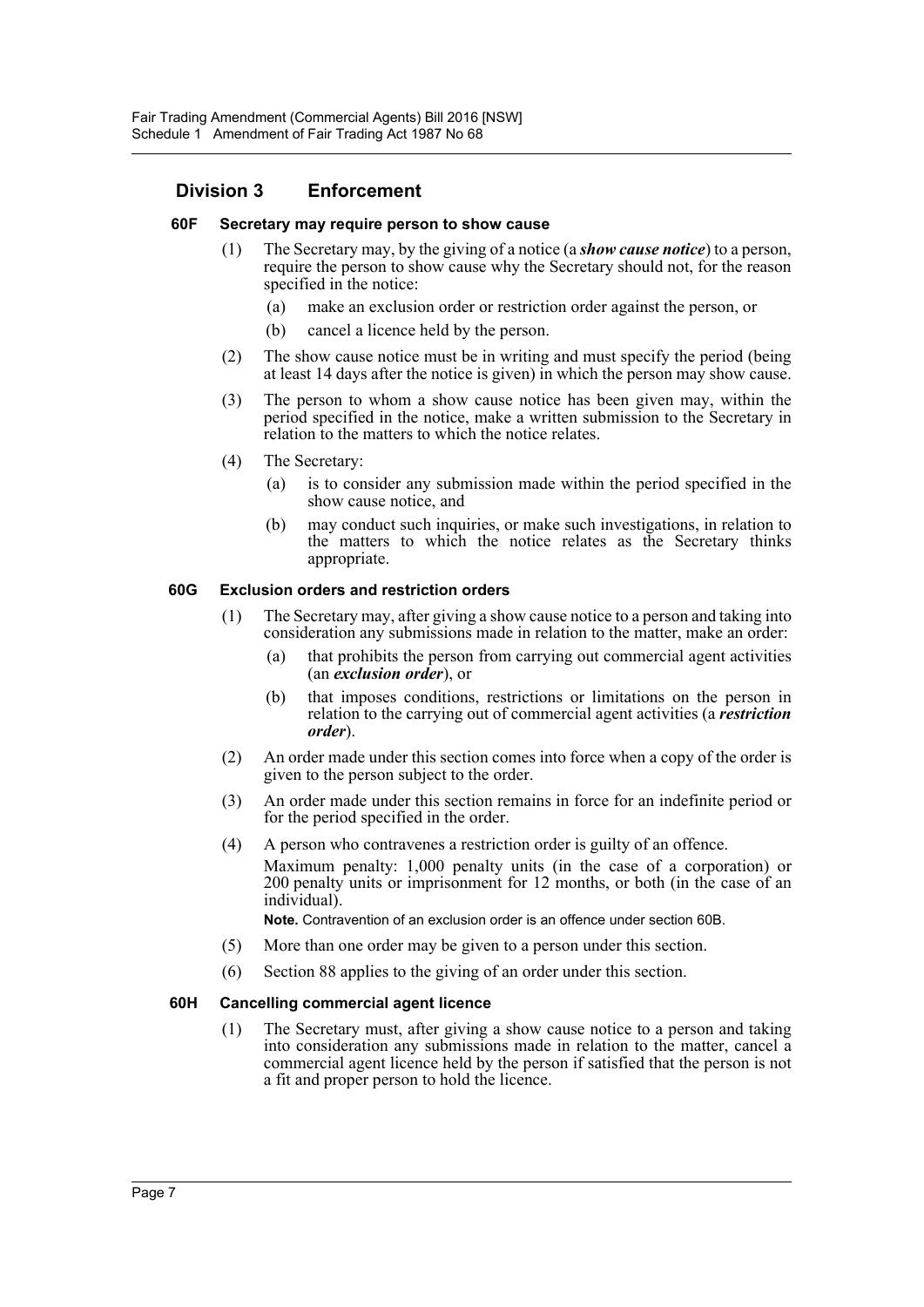(2) The Secretary must cancel a licence if the holder of the licence is a disqualified person and is not required to give the person a show cause notice before doing so.

**Note.** The making of an exclusion order against a person would require any licence held by the person to be cancelled.

### **Division 4 Miscellaneous**

### **60I Administrative review by Tribunal**

- (1) A person may apply to the Tribunal for an administrative review under the *Administrative Decisions Review Act 1997* of a decision by the Secretary:
	- (a) to refuse to grant a commercial agent licence to the person, or
	- (b) to impose, vary or revoke a condition on a licence granted to the person, or
	- (c) to cancel a licence held by the person, or
	- (d) to make an exclusion order or restriction order against the person.
- (2) Section 53 (Internal reviews) of the *Administrative Decisions Review Act 1997* does not apply in relation to a decision referred to in subsection (1).

#### **60J Register**

- (1) The Secretary is to maintain a Register for the purposes of this Part and is to enter and keep in the Register particulars of such of the following as the regulations may require:
	- (a) commercial agent licences,
	- (b) licence applications refused,
	- (c) prosecutions taken for offences under this Part and the result of those prosecutions,
	- (d) exclusion orders and restriction orders made,
	- (e) commercial agent licences cancelled,
	- (f) any other matter prescribed by the regulations.
- (2) The regulations may require all or part of the Register to be published on the internet for public access.
- (3) Any part of the Register not published on the internet may be inspected by a person on payment of such reasonable fee (if any) as the Secretary may determine.

### **60K Commercial agent rules**

- (1) The regulations may prescribe rules of conduct for the carrying out of commercial agent activities including by prohibiting certain practices.
- (2) Without limiting subsection (1), the rules may deal with the following matters:
	- (a) prohibited practices (including, but not limited to, the use of physical force, harassment, coercion, misrepresentation, making unreasonable threats, entering premises illegally, impersonating a Government employee, exposing a person to ridicule or employing or otherwise using disqualified persons),
	- (b) money held on trust including the keeping of trust accounts and the audit of those accounts,
	- (c) the keeping of records,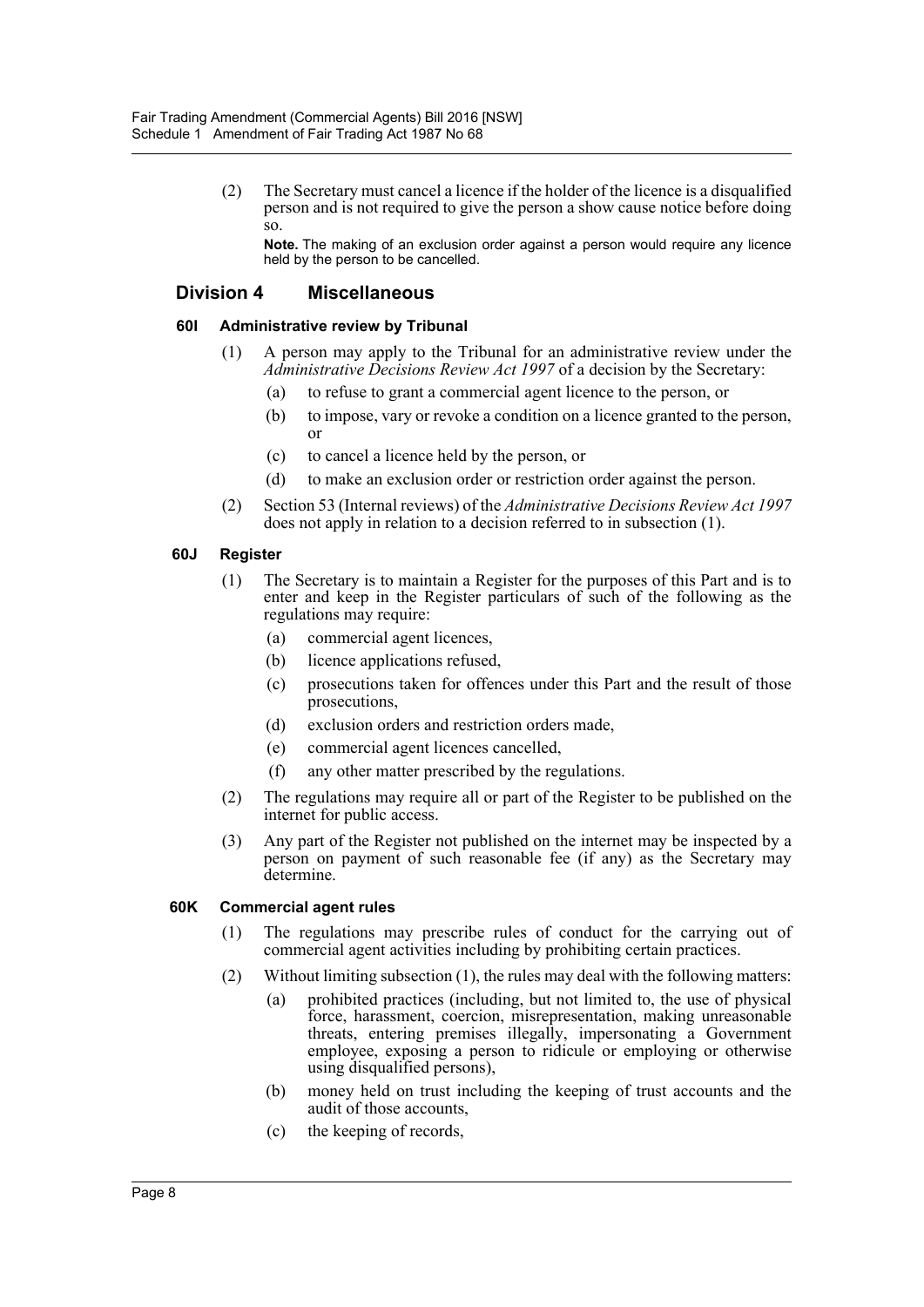- (d) the provision of information to the Secretary,
- (e) the handling of complaints,
- (f) advertising,
- (g) the employment or use of persons.
- (3) A person must not carry out a commercial agent activity unless the person does so in compliance with the commercial agent rules.
- (4) An employer must take all reasonable steps to ensure that an employee does not carry out a commercial agent activity in the course of their employment unless the employee does so in compliance with the commercial agent rules.
- (5) Each officer of a corporation must take all reasonable steps to ensure that the corporation does not carry out a commercial agent activity unless it does so in compliance with the commercial agent rules.

Maximum penalty: 100 penalty units (in the case of a corporation) or 50 penalty units (in the case of an individual).

#### **60L Exchange of information**

- (1) The Secretary may request and receive information from a law enforcement officer or regulatory officer for the purpose of assisting the Secretary in the exercise of functions under this Part.
- (2) The Secretary may enter into agreements and other arrangements for the sharing or exchange of information as authorised by this section.
- (3) In this section, *law enforcement officer* and *regulatory officer* have the same meanings as they have in section 219 of the *Property, Stock and Business Agents Act 2002*.

### **60M Part does not apply to certain persons**

This Part does not apply to or in respect of the following:

- (a) a police officer of New South Wales, the Commonwealth or any other State or Territory,
- (b) a member of the Australian Defence Force,
- (c) an officer or employee of the Public Service, or a public authority, of New South Wales, the Commonwealth or any other State or Territory,
- (d) a law practice or an Australian legal practitioner or a person undertaking practical legal training under the supervision of an Australian legal practitioner,
- (e) a registered company auditor within the meaning of the *Corporations Act 2001* of the Commonwealth,
- (f) a general insurer within the meaning of the *Insurance Act 1973* of the Commonwealth, a *loss adjuster* (being a person carrying on the business of an insurance loss adjuster on behalf of a general insurer) or an employee of a general insurer or loss adjuster,
- (g) an officer or employee of an authorised deposit-taking institution,
- (h) a person of a class prescribed by the regulations.

#### **60N Review of Part**

(1) The Minister is to review this Part to determine whether the policy objectives of the Part remain valid and whether the terms of the Part remain appropriate for securing those objectives.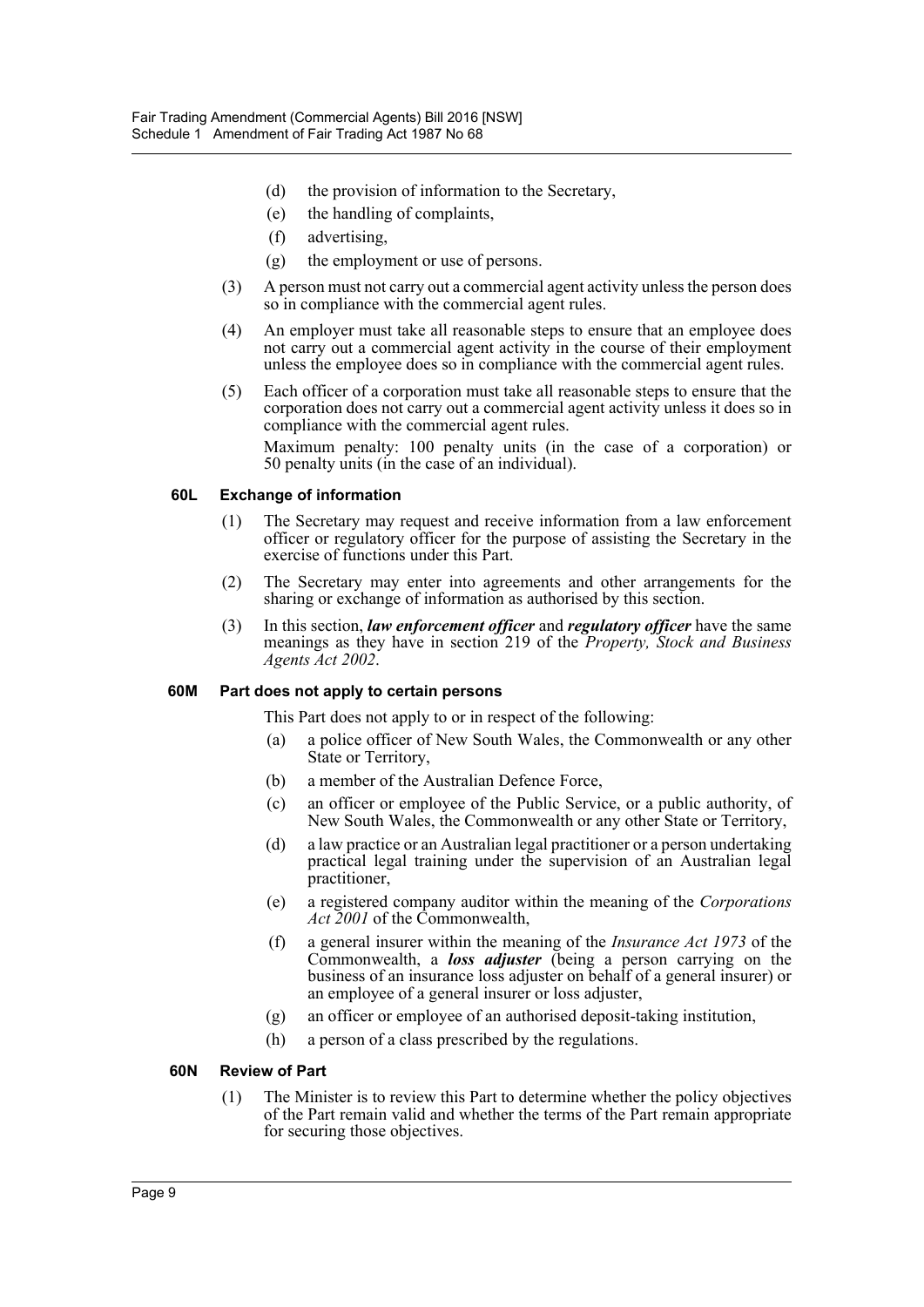- (2) The review is to be undertaken as soon as possible after the period of 5 years from the commencement of this Part.
- (3) A report on the outcome of the review is to be tabled in each House of Parliament within 12 months after the end of the period of 5 years.

### **[2] Schedule 5 Savings and transitional provisions**

Insert at the end of the Schedule, with appropriate Part and clause numbering:

### **Part Provisions consequent on enactment of Fair Trading Amendment (Commercial Agents) Act 2016**

### **Definitions**

In this Part:

*CAPI Act* means the *Commercial Agents and Private Inquiry Agents Act 2004*. *commercial agent licence* means the following licences under the CAPI Act:

- (a) master licences for process serving,
- (b) master licences for debt collection,
- (c) master licences for repossession of goods,
- (d) operator licences for process serving,
- (e) operator licences for debt collection,
- (f) operator licences for repossession of goods.

#### **No compensation**

- (1) The purpose of this clause is to exclude the payment of compensation by or on behalf of the Crown for any deregulation of the commercial agent industry.
- (2) Compensation for deregulation is:
	- (a) compensation because of the enactment or operation of the *Fair Trading Amendment (Commercial Agents) Act 2016*, including the repeal of the CAPI Act, or for any consequence of that enactment or operation, or
	- (b) compensation because of the removal of the requirement for certain commercial agents to hold a licence or for any consequence of that removal, or
	- (c) compensation because of any statement or conduct relating to a matter referred to in paragraph (a) or (b) or to the deregulation of the commercial agent industry in connection with any such matter.
- (3) Compensation for deregulation is not payable by or on behalf of the Crown.
- (4) This clause applies to or in respect of any event, act, omission, statement or conduct whether occurring before or after the commencement of this clause.
- (5) In this clause:

*compensation* includes damages or any other form of monetary compensation. *conduct* includes a representation of any kind:

- (a) whether made verbally or in writing, and
- (b) whether negligent, false, misleading or otherwise.

*the Crown* means the Crown within the meaning of the *Crown Proceedings Act 1988*, and includes an officer, employee or agent of the Crown.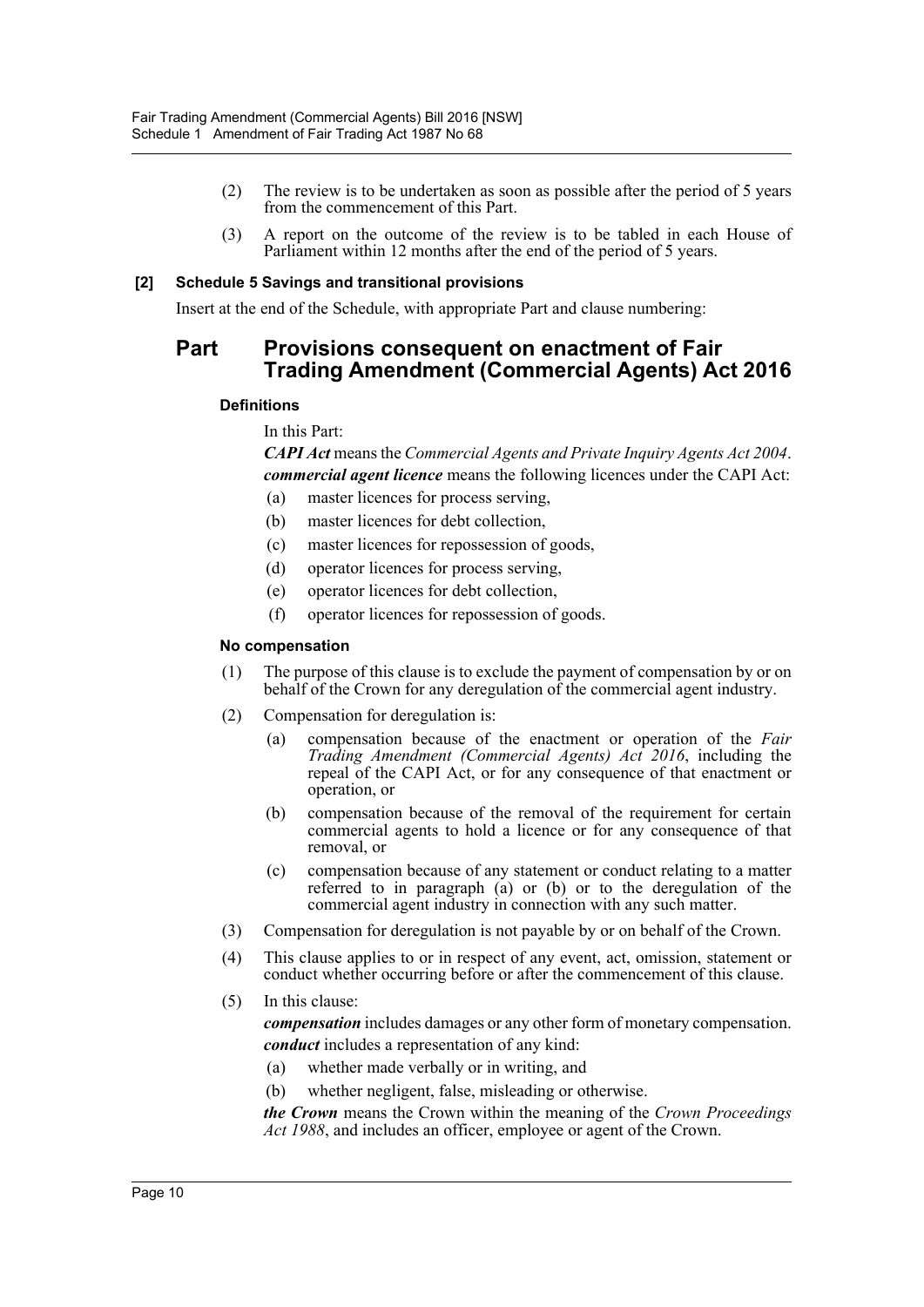### **Refund of licence fee for unused period of licence**

- (1) This clause applies to any commercial agent licence that ceases to have effect because of the repeal of the CAPI Act.
- (2) The Commissioner of Police is to refund to the holder of a licence a proportion of the licence fee paid for the licence that is equivalent to the remaining period for which the licence would have been in force had the CAPI Act not been repealed.
- (3) Subclause (2) does not apply to any part of a fee that was declared to be a processing fee for the purposes of Part 2 of the *Licensing and Registration (Uniform Procedures) Act 2002*.

#### **Current applications, reviews and appeals**

- (1) Any application for a commercial agent licence that has not been finally determined before the repeal of the CAPI Act is taken to have been withdrawn and any application fee paid is to be refunded.
- (2) Any review or appeal in relation to a commercial agent licence (including a review or appeal in relation to an application for a licence) that has not been finally determined before the repeal of the CAPI Act is taken to have been withdrawn.

#### **Unclaimed trust money**

Subject to the regulations, Division 4 of Part 1 of Schedule 2 to the CAPI Act continues to apply in respect of any money referred to in an unclaimed money statement furnished, before the repeal of that Act, to the Commissioner of Police under clause 6 of that Schedule.

#### **Persons whose commercial agent licence has been cancelled or suspended**

The regulations may prescribe circumstances in which a person, whose commercial agent licence was cancelled or suspended under the CAPI Act, is taken to be a disqualified person or not to be a fit and proper person for the purposes of Part  $\bar{5}$  of this Act.

#### **Applications for licences under Part 5 by former licence holders**

- (1) The regulations may modify (or remove the need for) the application process for a licence under Part 5 of this Act in the case of a person whose commercial agent licence ceases to have effect because of the repeal of the CAPI Act.
- (2) In such a case, the regulations may deem the person to be the holder of a licence under Part 5, or may require the Secretary to issue a licence to the person under that Part, unconditionally or subject to conditions and for such period (being no more than 3 years) as may be prescribed.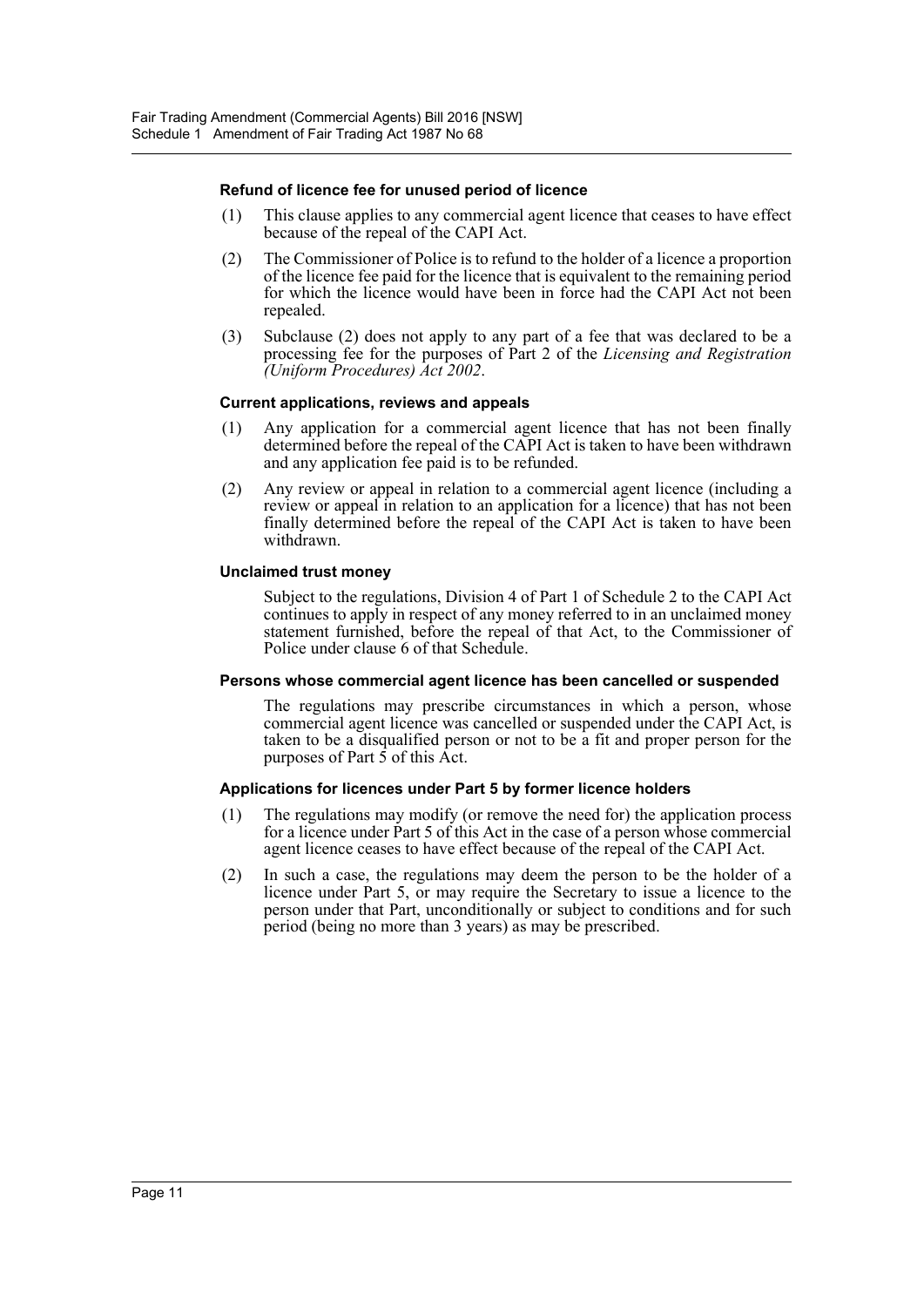## <span id="page-12-0"></span>**Schedule 2 Amendment of other Acts**

### **2.1 Civil and Administrative Tribunal Act 2013 No 2**

### **Schedule 5 Occupational Division**

Omit "*Commercial Agents and Private Inquiry Agents Act 2004*" from clause 4 (1).

### **2.2 Crimes (Criminal Organisations Control) Act 2012 No 9**

### **Section 27 Prohibition on carrying on of certain activities when interim control order or control order takes effect**

Omit paragraph (d) of the definition of *prescribed activity* in section 27 (6). Insert instead:

(d) carrying out commercial agent activities within the meaning of Part 5 (Regulation of commercial agents) of the *Fair Trading Act 1987*,

### **2.3 Fines Act 1996 No 99**

### **Schedule 1 Statutory provisions under which penalty notices issued**

Omit "*Commercial Agents and Private Inquiry Agents Act 2004*, section 28".

### **2.4 Law Enforcement (Powers and Responsibilities) Act 2002 No 103**

### **Schedule 2 Search warrants under other Acts**

Omit "*Commercial Agents and Private Inquiry Agents Act 2004*, section 34".

### **2.5 Licensing and Registration (Uniform Procedures) Act 2002 No 28**

### **Schedule 1 Licences to which Part 2 of Act applies**

Omit the matter relating to the *Commercial Agents and Private Inquiry Agents Act 2004*. Insert in alphabetical order of Act name:

### **Fair Trading Act 1987**

section 60E (2), commercial agent licence

### **2.6 Road Transport Act 2013 No 18**

**[1] Sections 55 (d), 56 (1) (a) (iv) and 57 (1) (d) (ii)** Omit the provisions.

### **[2] Schedule 4 Savings, transitional and other provisions**

Insert at the end of the Schedule, with appropriate Part and clause numbering:

### **Part Provisions consequent on enactment of Fair Trading Amendment (Commercial Agents) Act 2016**

### **Use of photographs in certain criminal proceedings**

Despite the repeal of section 57 (1) (d) (ii), a photograph to which Part 3.5 of this Act applies (and any photographic image or other matter contained in any database of such photographs) may be released by the Authority for the purposes of the conduct of any criminal proceedings in relation to the holder